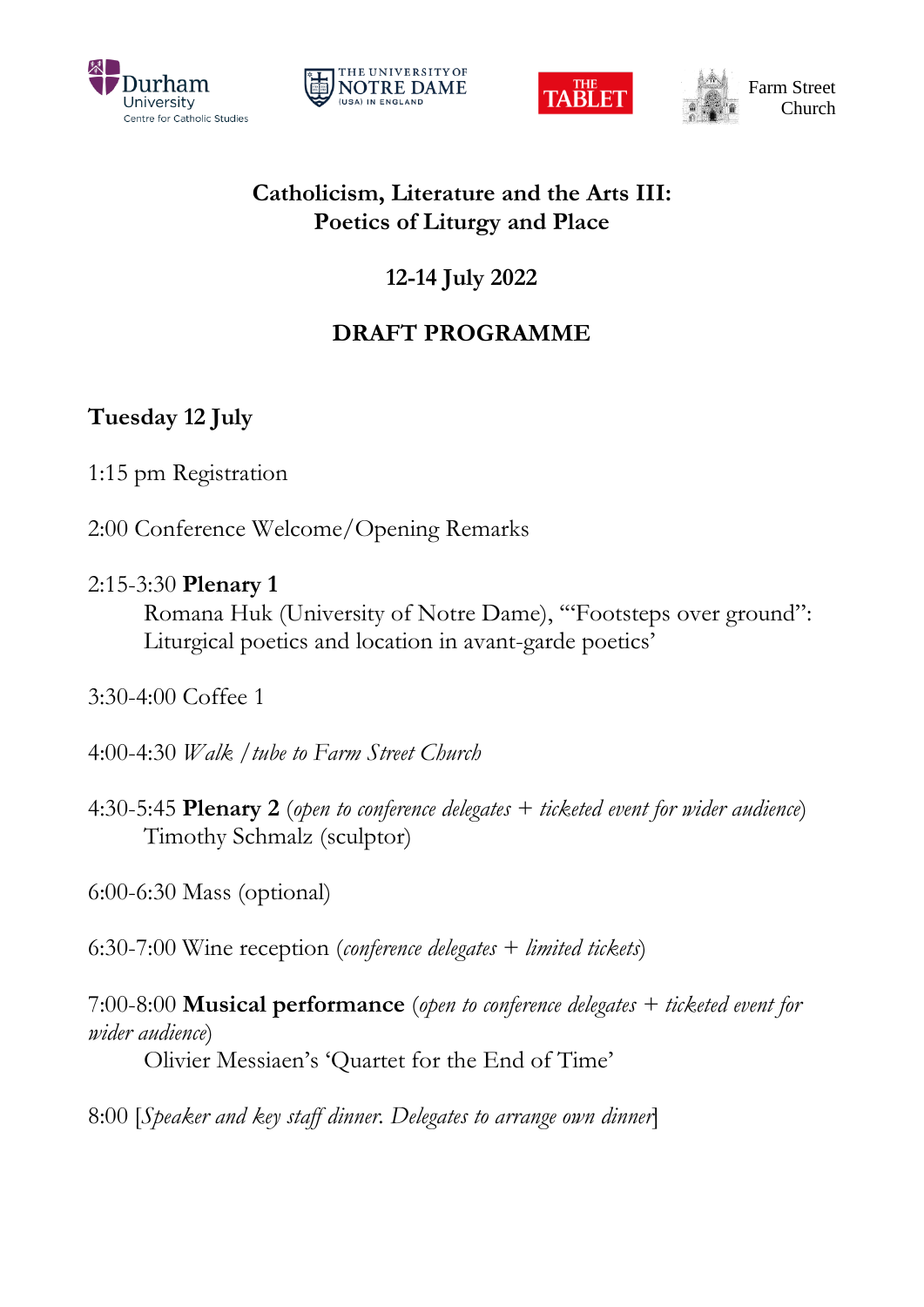







# **Wednesday 13 July**

## 9:30-10:45 **Plenary 3**

Rowan Williams (former Archbishop of Canterbury), 'Fixed Place and Mobile Time: The Archaeology of experience in David Jones and others'

- 10:45-11:15 Coffee 2
- 11:15-12:55 **Parallel 1**
- 12:55-1:45 Lunch

## 1:45-2:45 **Plenary 4**

Paul Hills (Courtauld Institute of Art), "The Poetics of Place in the paintings of Giovanni Bellini, with a coda on David Jones"

## 2:45-3:00 **Plenary 5**

Elizabeth Powell (Durham University and University of Notre Dame), Introduction to National Gallery Itinerary on theme of 'Liturgy and Place'

## 3:00-5:00 **National Gallery Visit**

## 5:00-6:00 **Plenary 6**

Hilary Davies (poet), 'Across Country: "Crossroads are Everywhere" – how faith, poetry and place intersect. *Hilary Davies will read selected poems from her collections and talk about how the journey of faith comes out of our experience of the incarnate as encountered through place.*

6:00 Conclude for the day

[7:00 pm *Speaker and key staff dinner. Delegates to arrange own dinner*]